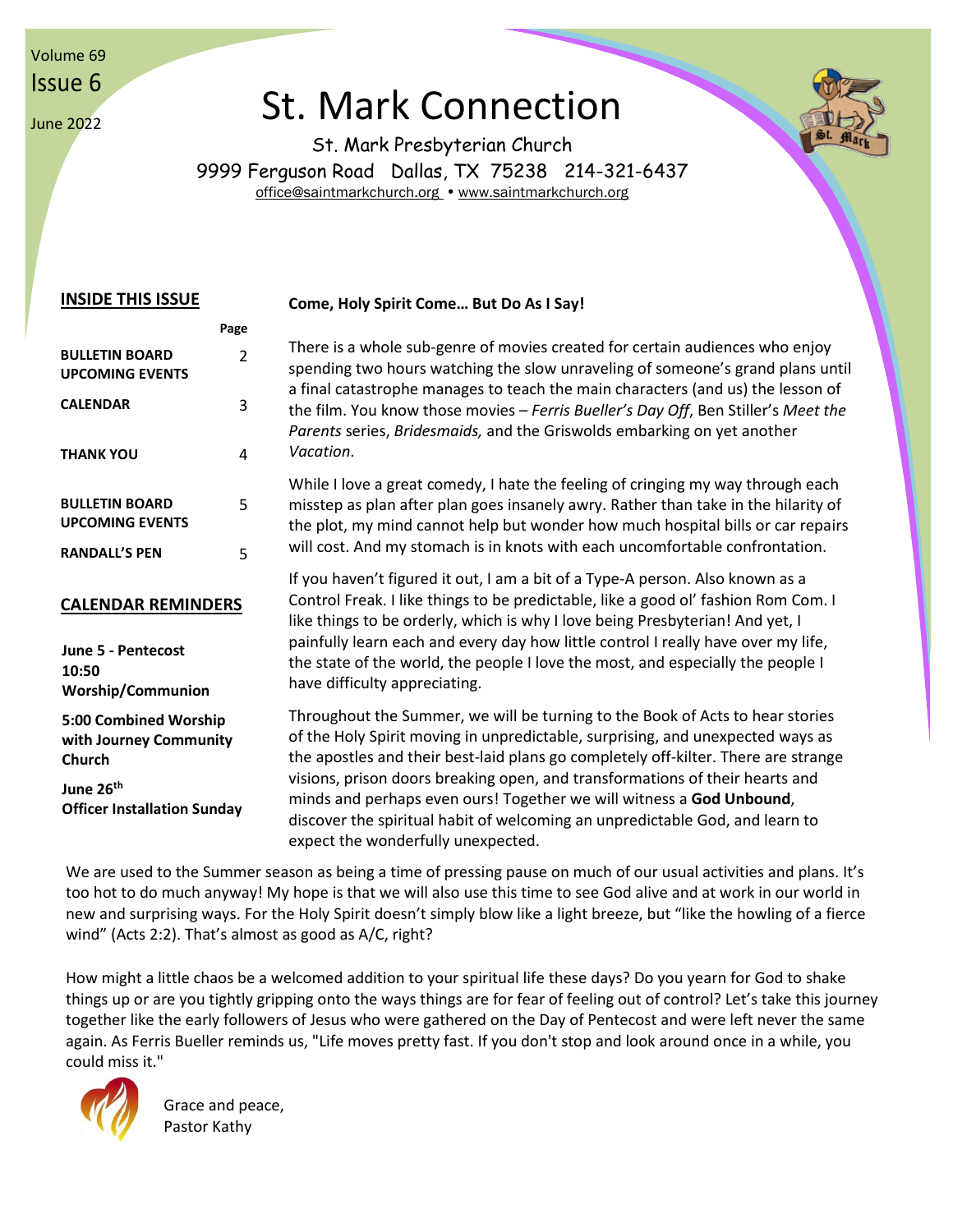# Bulletin Board and Upcoming Events

#### **Sunday Sermons, Scriptures and Events**

June 5 – Pentecost Sunday Recognizing the Living God: Holy Spirit John 14:8-17 (25-27) Celebration of The Lord's Supper 5:00 Worship with Journey Community Church

June 12 – Trinity Sunday God Unbound: Breaking Free and Standing Firm Acts 5:27-32

June 19 – 2<sup>nd</sup> Sunday after Pentecost God Unbound: Eyes to See Acts 9:1-20



June 26 – 3<sup>rd</sup> Sunday after Pentecost God Unbound: Deliberate Practice Acts 9:36-43

#### **God Bless You on Your Birthday**

 **June 1 June 25** Harriett Anderson Leon Johnson **June 4** Ruth McGowan Daniel Robinson **June 29**





### **Sunday, June 12 th**

Canned Meat Products, Canned Tuna, Canned Fruit, Canned Green Beans, Canned other Beans, Canned Corn, Canned other Vegetables, Boxed Mac and Cheese, Peanut Butter, Any Shelf Items (Hamburger Helper, Jell-O, Suddenly Salad, Condiments, etc.), Newspaper bags.

#### **CHURCH PANTRY**

The church pantry needs the following items:



Fruit cups, canned meat products, peanut butter crackers, tuna or chicken salad kits. Thank you!!

#### **Welcome New Elders and Trustee**



Newly elected elders Bill Grayson, Daniel Robinson and Leigh Taylor will be installed on Sunday, June 26<sup>th</sup>. Sheila Wahl will be installed as trustee on that Sunday as well.

Thank you for your service, Class of 2022: Elders Tricia Johnson, Pelham Swift, Daniel Robinson, Lorraine Stephen, and Trustee Bill Grayson.

#### **SESSION HIGHLIGHTS**

Stated Meeting of the Session, April 18, 2022.

Motion passed to make our playground available to the neighborhood, leaving it unlocked, and signage to be determined.

A copy of these minutes can be found on the Session bulletin board.

ongratulations

Congratulations on your retirement!! Leigh Taylor and Sheila Wahl

St. Mark Presbyterian Church exists to know Jesus and to make Him known.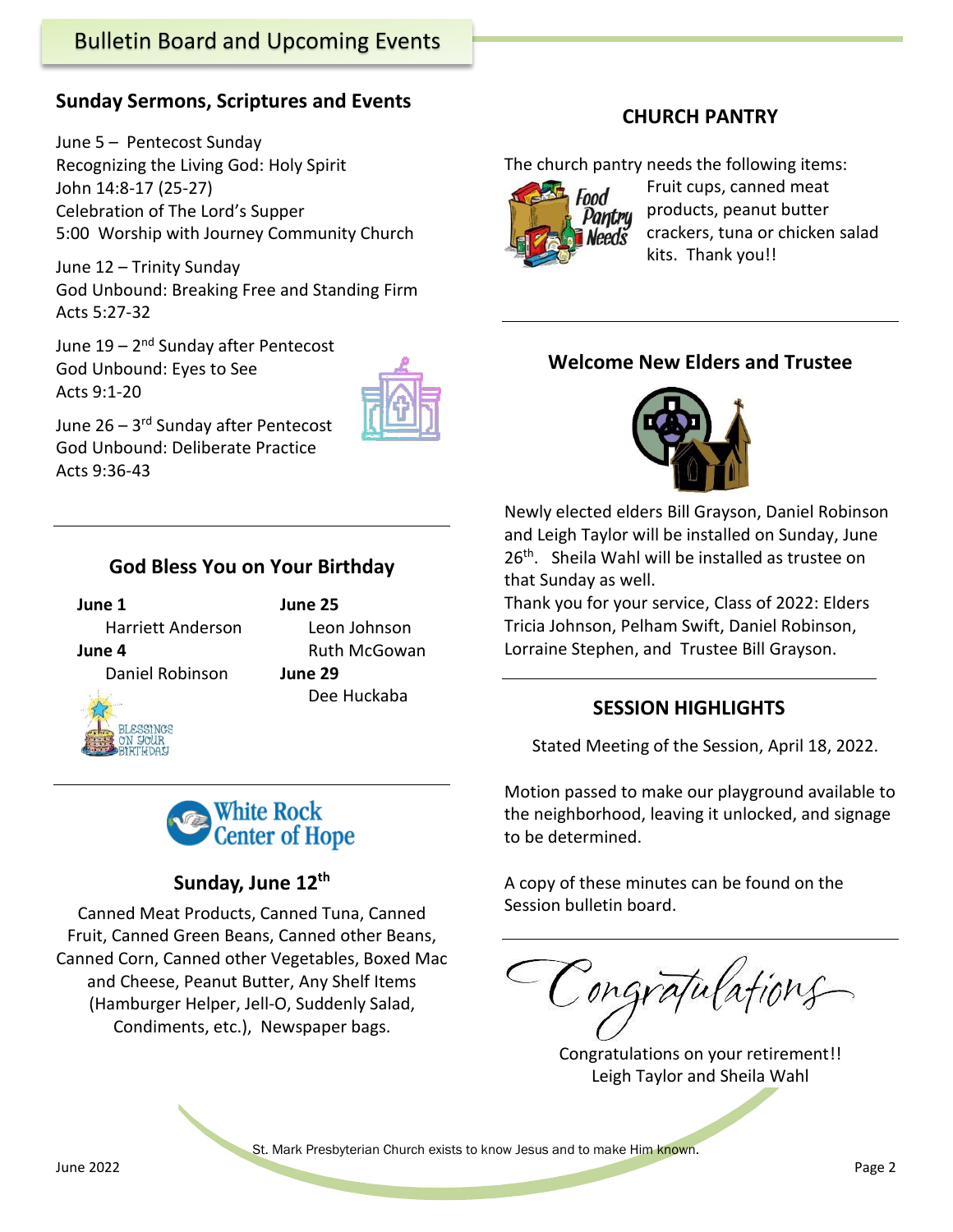

It's been an incredible 6 ½ years working as your administrative assistant here at St. Mark and I cannot thank you enough.

I have been so blessed to work with Pastor Rick Brooks, Reverend Kathy Lee-Cornell and various visiting pastors, with Gary and Ann O'Neal, Randall McGee, Elaine Burgess and Bob King. I have had the most wonderful group of volunteers who are on call should I need office coverage or extra help in the office. Pauline Millender, Alice McLean, Marilyn Jackson, Dee Huckaba, Allison Curry, Tricia Johnson, Donna Simes and the late Jo Farley. My sincerest appreciation for the help of Diane Llywelyn, Sheila Wahl, Leigh Taylor, Marilyn Jackson and Bill Grayson during this transition time. These are only a few of the amazing people who are helping or who have helped in the past. I've enjoyed working with the elders who have served and are currently serving on the session. Your hard, dedicated work is so very appreciated.

St. Mark has one of the kindest and most generous congregations. You truly walk the walk, and I am certain God has great things for the future of this church. I will always feel this to be my second church home and will miss you all very much.

Kat



St. Mark Presbyterian Church exists to know Jesus and to make Him known.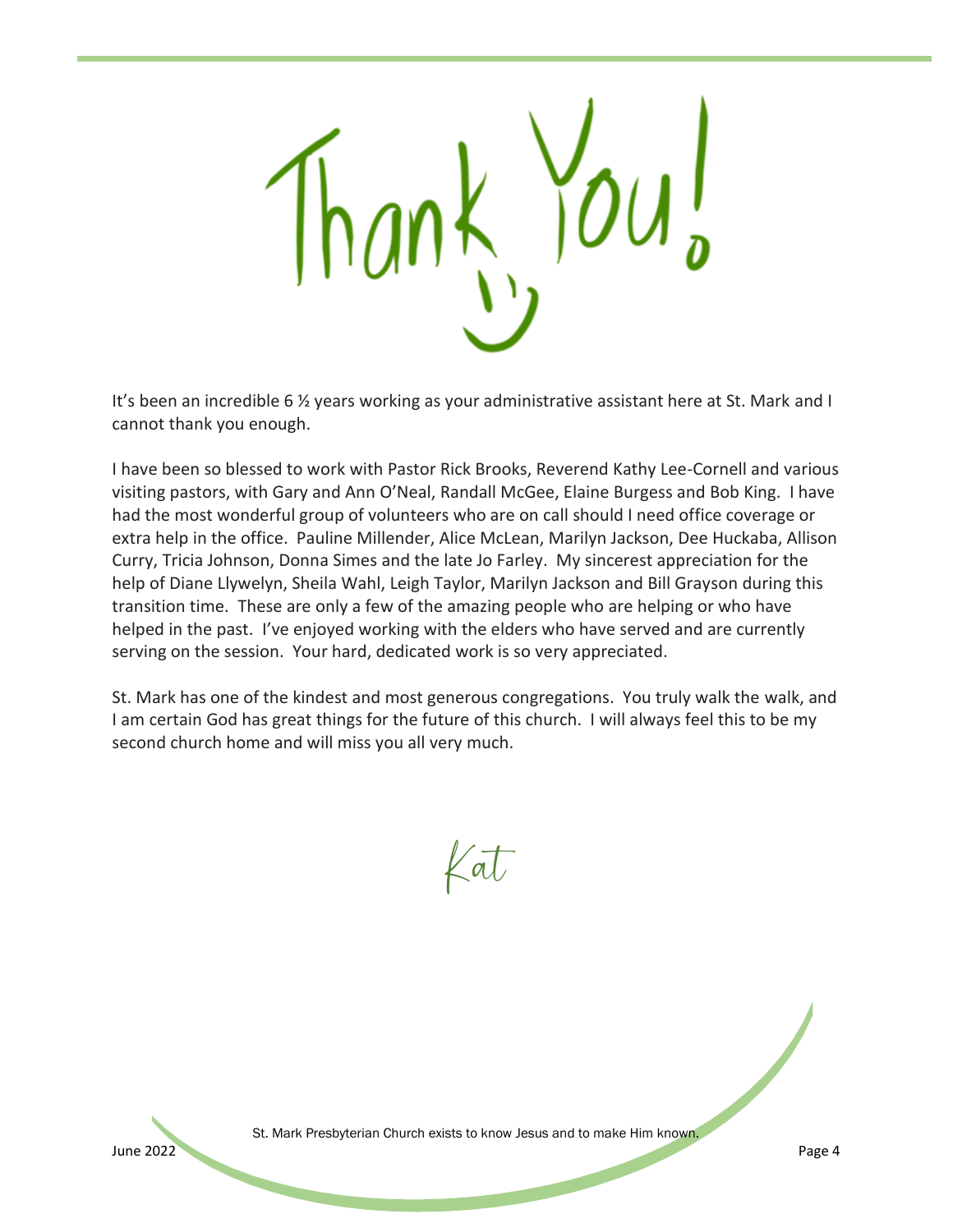| St Mark Presbyterian Church, Dallas Texas<br><b>June 2022</b>                                                                       |                                                          |                                                                                   |                                                   |                                   |        |                                                              |
|-------------------------------------------------------------------------------------------------------------------------------------|----------------------------------------------------------|-----------------------------------------------------------------------------------|---------------------------------------------------|-----------------------------------|--------|--------------------------------------------------------------|
| Sunday                                                                                                                              | Monday                                                   | Tuesday                                                                           | Wednesday                                         | Thursday                          | Friday | Saturday                                                     |
| 29<br>9:15a Sunday School<br>10:30a Worship Service<br>12:00p Yoga<br>4:30p Sandwich Sunday<br>at Austin Street Center              | 30<br><b>Memorial Day</b><br><b>Church Office Closed</b> | 31                                                                                | $\mathbf{1}$<br>7:00p Choir Rehearsal             | $\overline{2}$<br>6:00p Zoom Yoga | 3      | 4<br>10:30a Zoom<br>Membership/Evang Com.<br>Mtg.            |
| 5<br>9:15a Sunday School<br>10:30a Worship Service<br>12:00p Yoga<br>5:00p Worship with St.<br>Mark and Journey                     | 6<br>6:00p Zoom Worship &<br>Music Com.                  | 7<br>6:00p Zoom Fellowship<br>Com. Mtg.                                           | 8<br>6:00p Property Com.<br>7:00p Choir Rehearsal | 9<br>6:00p Zoom Yoga              | 10     | 11<br>9:00a Mini Workday                                     |
| 12<br>9:15a Sunday School<br>10:30a Worship Service<br>12:00p Yoga<br>12:00p Mission &<br>Outreach Com. Mtg.                        | 13                                                       | 14<br>6:00p Zoom CE Com.<br>Mtg.<br>6:00p Zoom Stewardship<br>& Finance Com. Mtg. | 15<br>7:00p Choir Rehearsal                       | 16<br>6:00p Zoom Yoga             | 17     | 18                                                           |
| 19<br>9:15a Sunday School<br>10:30a Worship Service                                                                                 | 20<br>6:30p Session Meeting                              | 21                                                                                | 22<br>7:00p Choir Rehearsal                       | 23<br>6:00p Zoom Yoga             | 24     | 25                                                           |
| 12:00p Yoga                                                                                                                         |                                                          |                                                                                   |                                                   |                                   |        |                                                              |
| 26<br>9:15a Sunday School<br>10:30a Worship Service<br>12:00p Yoga Officer<br><b>Installation Sunday</b><br>0.20<br>00 <sup>n</sup> | 27                                                       | 28                                                                                | 29<br>7:00p Choir Rehearsal                       | 30<br>6:00p Zoom Yoga             | 1      | $\mathbf{2}$<br>10:30a Zoom<br>Membership/Evang Com.<br>Mtg. |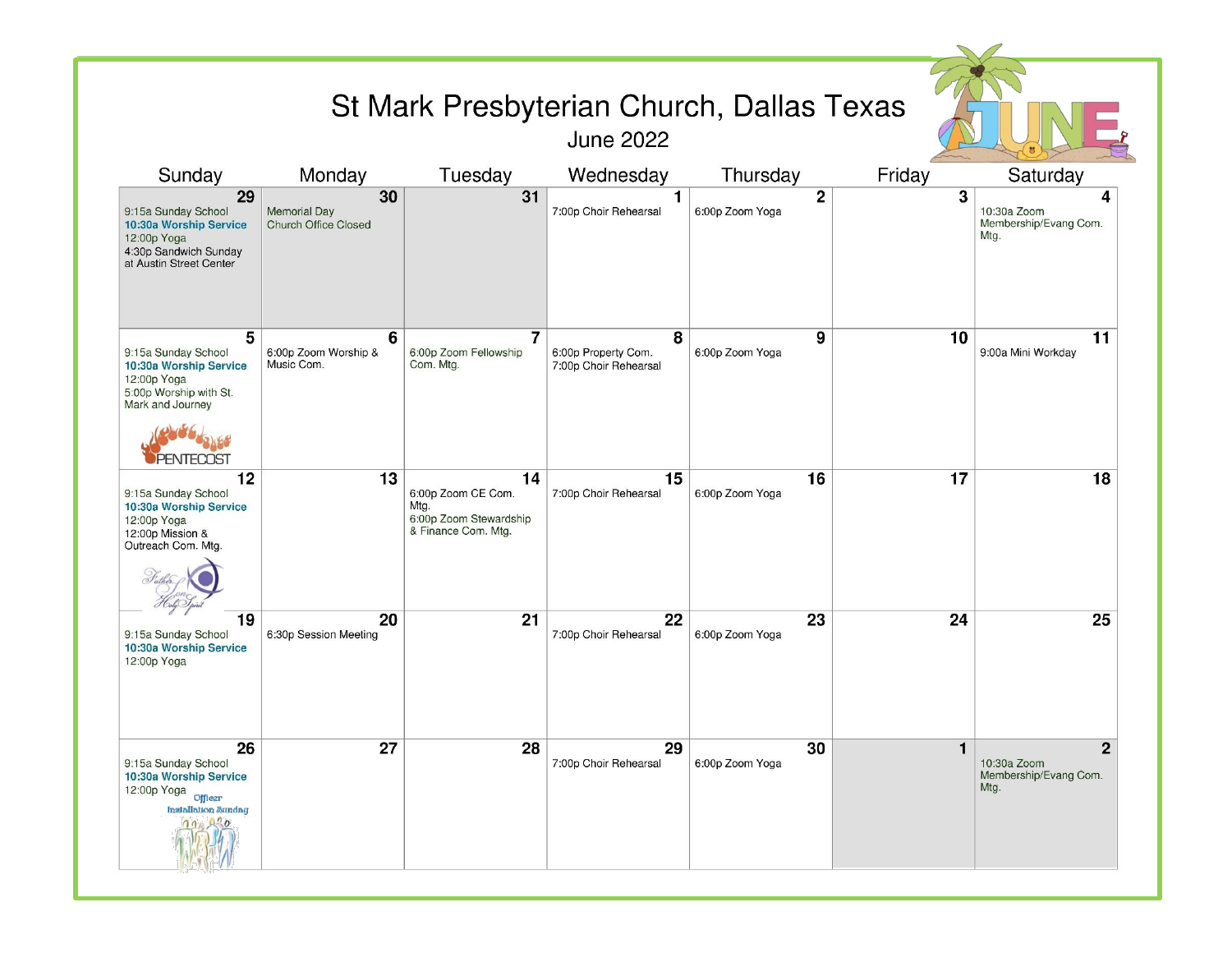



# **OPERATING FUND** HINCOME **E-EXPENSE**

Operating Fund – YTD unrestricted contributions are under budget by \$8,000, and \$34,000 less than last year. YTD expenses are \$17,000 below budget, and \$39,000 below last year. Bottom line, we are approximately \$5,000 cash positive YTD which is \$8,000 better than budget and \$3,000 better than last year.



On Sunday, June 5<sup>th</sup>, join St. Mark in worship and communion at 10:30 a.m.

At 5:00 p.m., St. Mark will join Journey Community Church in worship.



Sympathy to the family of Mary Beckham. Mary was promoted to Glory on May 8<sup>th</sup>. Sympathy also to the family of Jonell Farley. Jo was promoted to Glory on May 22<sup>nd</sup>. Her funeral service was at Evergreen Chapel, Evergreen Cemetery in Paris, Texas, on Friday, May 27<sup>th</sup>. Prayers for these families are greatly appreciated.

Well Spring has passed and another Texas Summer is upon us. Seems like a good time to toss out another batch of "Randall's Odds and Ends." This batch is a few things I am wondering about.



THOUSANDS OF \$

\*Pentecost is just around the corner. It is Sunday June 5. That would make it a good time for all of us to reread the second chapter of the book Acts. It was an unexpected and chaotic day. Presbyterians tend to not like the unexpected and chaos. We have a great appreciation for planning and order. I wonder what the Spirit has in store for St Mark this Pentecost and beyond?

\*I imagine it is time for the pool and water playground to open across the street at Harry Stone. I wonder who will be coming to our neighborhood to enjoy this resource this summer? Have you or anyone you know been over there to enjoy it.

\*More new houses are going up at the corner of Peavy and Millmar. I am not sure if any of them are occupied yet. Do you know? That space will soon be full. I wonder when the builder will start new homes on the parking lot he bought from St Mark. I wonder who will be moving into all these new homes.

\*I am about to start reading a new book. "God Gets Everything God Wants" by Katie Hays. Interesting title, isn't it? I wonder what I will think about it. It comes highly recommended to me. The author is a pastor who lives in Ft Worth. Her church reaches out to folks who have not found a place in more traditional congregations. I'll report back on it later.

That's all for this month. What sort of things are you wondering about this month?

St. Mark Presbyterian Church exists to know Jesus and to make Him known.